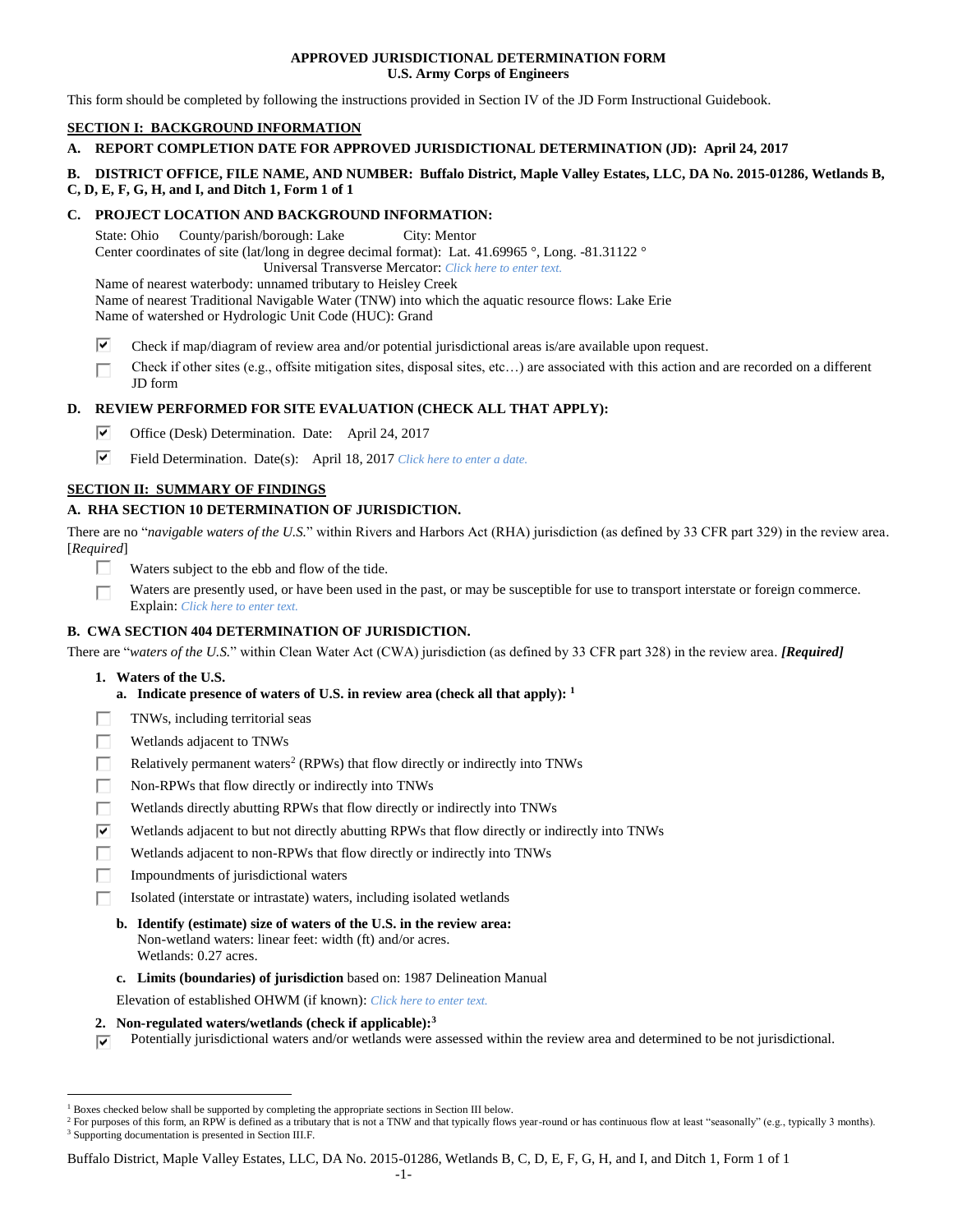Explain: Based on a site visit and in-house resource review it has been determined that Wetlands B, C, D, F, G, H, and I are isolated with no surface water connection to the downstream TNW. Ditch 1 was determined to be a manmade feature constructed in uplands, draining wholly uplands, and without relatively permanent flow. Thus, Ditch 1 and these wetlands have been determined to be not jurisdictional.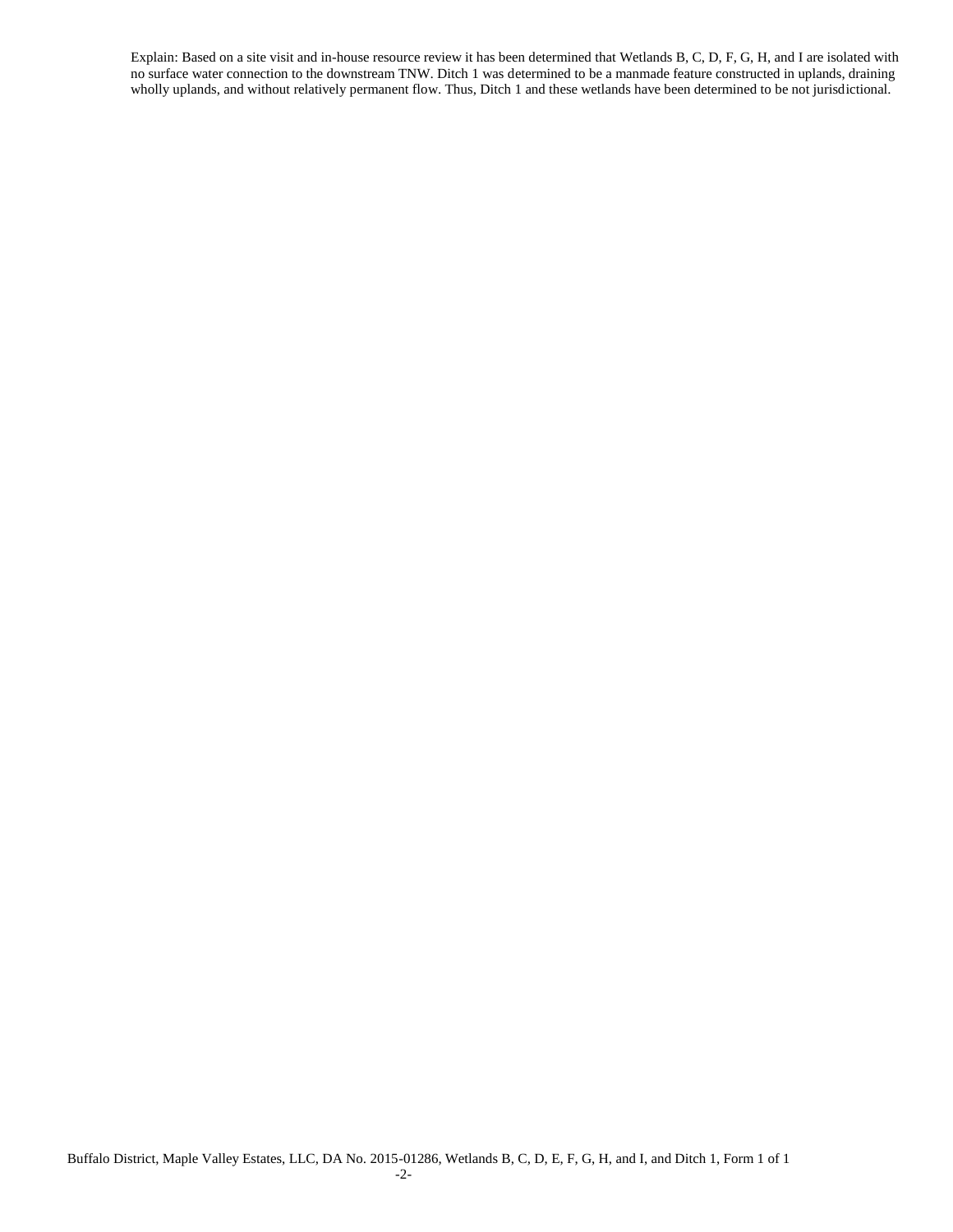#### **SECTION III: CWA ANALYSIS**

#### **A. TNWs AND WETLANDS ADJACENT TO TNWs**

**The agencies will assert jurisdiction over TNWs and wetlands adjacent to TNWs. If the aquatic resource is a TNW, complete Section III.A.1 and Section III.D.1. only; if the aquatic resource is a wetland adjacent to a TNW, complete Sections III.A.1 and 2 and Section III.D.1.; otherwise, see Section III.B below**.

- **1. TNW**  Identify TNW: *Click here to enter text.* Summarize rationale supporting determination: *Click here to enter text.*
- **2. Wetland adjacent to TNW** Summarize rationale supporting conclusion that wetland is "adjacent": *Click here to enter text.*

# **B. CHARACTERISTICS OF TRIBUTARY (THAT IS NOT A TNW) AND ITS ADJACENT WETLANDS (IF ANY):**

**This section summarizes information regarding characteristics of the tributary and its adjacent wetlands, if any, and it helps determine whether or not the standards for jurisdiction established under Rapanos have been met.** 

**The agencies will assert jurisdiction over non-navigable tributaries of TNWs where the tributaries are "relatively permanent waters" (RPWs), i.e. tributaries that typically flow year-round or have continuous flow at least seasonally (e.g., typically 3 months). A wetland that directly abuts an RPW is also jurisdictional. If the aquatic resource is not a TNW, but has year-round (perennial) flow, skip to Section III.D.2. If the aquatic resource is a wetland directly abutting a tributary with perennial flow, skip to Section III.D.4.**

**A wetland that is adjacent to but that does not directly abut an RPW requires a significant nexus evaluation. Corps districts and EPA regions will include in the record any available information that documents the existence of a significant nexus between a relatively permanent tributary that is not perennial (and its adjacent wetlands if any) and a traditional navigable water, even though a significant nexus finding is not required as a matter of law.**

**If the waterbody<sup>4</sup> is not an RPW, or a wetland directly abutting an RPW, a JD will require additional data to determine if the waterbody has a significant nexus with a TNW. If the tributary has adjacent wetlands, the significant nexus evaluation must consider the tributary in combination with all of its adjacent wetlands. This significant nexus evaluation that combines, for analytical purposes, the tributary and all of its adjacent wetlands is used whether the review area identified in the JD request is the tributary, or its adjacent wetlands, or both. If the JD covers a tributary with adjacent wetlands, complete Section III.B.1 for the tributary, Section III.B.2 for any onsite wetlands, and Section III.B.3 for all wetlands adjacent to that tributary, both onsite and offsite. The determination whether a significant nexus exists is determined in Section III.C below.**

**1. Characteristics of non-TNWs that flow directly or indirectly into TNW**

**(i) General Area Conditions:**

Watershed size: *# Choose an item.* Drainage area: *Choose an item.*

Average annual rainfall: inches Average annual snowfall: inches

#### **(ii) Physical Characteristics:**

 $\overline{a}$ 

- (a) Relationship with TNW:
	- $\Box$  Tributary flows directly into TNW.
	- $\Box$  Tributary flows through 2 tributaries before entering TNW.

|  | Project waters are <i>Choose an item</i> , river miles from TNW.            |
|--|-----------------------------------------------------------------------------|
|  | Project waters are <i>Choose an item.</i> river miles from RPW.             |
|  | Project waters are <i>Choose an item.</i> aerial (straight) miles from TNW. |
|  | Project waters are <i>Choose an item.</i> aerial (straight) miles from RPW. |
|  | Project waters cross or serve as state boundaries. Explain:                 |

Identify flow route to TNW<sup>5</sup>:. Tributary stream order, if known: *Click here to enter text.*

(b) General Tributary Characteristics (check all that apply):

**Tributary** is:  $\Box$  Natural

- Artificial (man-made). Explain: *Click here to enter text.*
- Manipulated (man-altered). Explain: *Click here to enter text.*

 $4$  Note that the Instructional Guidebook contains additional information regarding swales, ditches, washes, and erosional features generally and in the arid West. <sup>5</sup> Flow route can be described by identifying, e.g., tributary a, which flows through the review area, to flow into tributary b, which then flows into TNW.

Buffalo District, Maple Valley Estates, LLC, DA No. 2015-01286, Wetlands B, C, D, E, F, G, H, and I, and Ditch 1, Form 1 of 1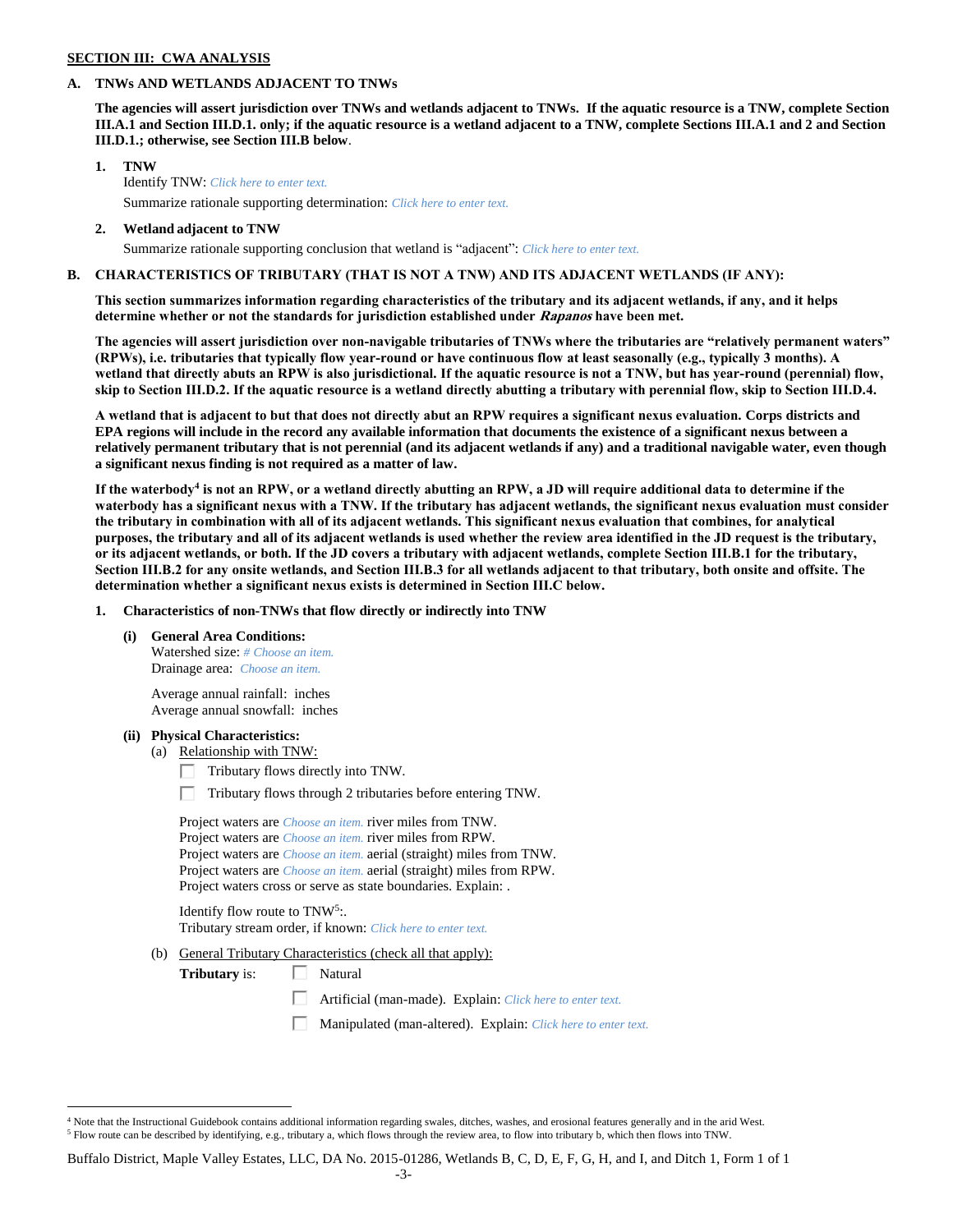|                                                                                                                                                                                                             |                                 | <b>Tributary</b> properties with respect to top of bank (estimate):<br>Average width: feet<br>Average depth: feet<br>Average side slopes: Choose an item.                                                                                                                                                                                                         |   |                                                                                                       |    |                                                         |  |                                                                                                                                                                                                         |
|-------------------------------------------------------------------------------------------------------------------------------------------------------------------------------------------------------------|---------------------------------|-------------------------------------------------------------------------------------------------------------------------------------------------------------------------------------------------------------------------------------------------------------------------------------------------------------------------------------------------------------------|---|-------------------------------------------------------------------------------------------------------|----|---------------------------------------------------------|--|---------------------------------------------------------------------------------------------------------------------------------------------------------------------------------------------------------|
|                                                                                                                                                                                                             |                                 | Primary tributary substrate composition (check all that apply):<br>Silts                                                                                                                                                                                                                                                                                          |   | Sands                                                                                                 |    |                                                         |  | Concrete                                                                                                                                                                                                |
|                                                                                                                                                                                                             |                                 | Cobbles                                                                                                                                                                                                                                                                                                                                                           |   | Gravel                                                                                                |    |                                                         |  | Muck                                                                                                                                                                                                    |
|                                                                                                                                                                                                             |                                 | Bedrock                                                                                                                                                                                                                                                                                                                                                           | ш | Vegetation. Type/% cover: Click here to enter text.                                                   |    |                                                         |  |                                                                                                                                                                                                         |
|                                                                                                                                                                                                             |                                 | Other. Explain: Click here to enter text.                                                                                                                                                                                                                                                                                                                         |   |                                                                                                       |    |                                                         |  |                                                                                                                                                                                                         |
|                                                                                                                                                                                                             |                                 | Tributary condition/stability [e.g., highly eroding, sloughing banks]. Explain:<br>Presence of run/riffle/pool complexes. Explain:<br>Tributary geometry: Choose an item.<br>Tributary gradient (approximate average slope):                                                                                                                                      |   |                                                                                                       |    |                                                         |  |                                                                                                                                                                                                         |
| $(c)$ Flow:<br>Tributary provides for: Choose an item.<br>Estimate average number of flow events in review area/year: Choose an item.<br>Describe flow regime:<br>Other information on duration and volume: |                                 |                                                                                                                                                                                                                                                                                                                                                                   |   |                                                                                                       |    |                                                         |  |                                                                                                                                                                                                         |
|                                                                                                                                                                                                             |                                 | Surface flow is: Discrete and Confined Characteristics:                                                                                                                                                                                                                                                                                                           |   |                                                                                                       |    |                                                         |  |                                                                                                                                                                                                         |
| Subsurface flow: Unknown Explain findings: Click here to enter text.<br>$\Box$ Dye (or other) test performed: <i>Click here to enter text.</i>                                                              |                                 |                                                                                                                                                                                                                                                                                                                                                                   |   |                                                                                                       |    |                                                         |  |                                                                                                                                                                                                         |
|                                                                                                                                                                                                             |                                 | Tributary has (check all that apply):<br>Bed and banks<br>OHWM <sup>6</sup> (check all indicators that apply):<br>changes in the character of soil<br>shelving<br>leaf litter disturbed or washed away<br>sediment deposition<br>water staining<br>other (list): Click here to enter text.<br>Discontinuous OHWM. <sup>7</sup> Explain: Click here to enter text. |   | clear, natural line impressed on the bank $\square$<br>vegetation matted down, bent, or absent $\Box$ |    | the presence of wrack line<br>sediment sorting<br>scour |  | the presence of litter and debris<br>destruction of terrestrial vegetation<br>multiple observed or predicted flow events<br>abrupt change in plant community Click here to enter text.                  |
|                                                                                                                                                                                                             |                                 | High Tide Line indicated by:<br>oil or scum line along shore objects<br>physical markings/characteristics<br>tidal gauges<br>other (list): Click here to enter text.                                                                                                                                                                                              |   | fine shell or debris deposits (foreshore)                                                             | LΙ | survey to available datum;<br>physical markings;        |  | If factors other than the OHWM were used to determine lateral extent of CWA jurisdiction (check all that apply):<br>Mean High Water Mark indicated by:<br>vegetation lines/changes in vegetation types. |
|                                                                                                                                                                                                             | (iii) Chemical Characteristics: |                                                                                                                                                                                                                                                                                                                                                                   |   |                                                                                                       |    |                                                         |  |                                                                                                                                                                                                         |
|                                                                                                                                                                                                             |                                 |                                                                                                                                                                                                                                                                                                                                                                   |   |                                                                                                       |    |                                                         |  | Characterize tributary (e.g., water color is clear, discolored, oily film; water quality; general watershed characteristics, etc.).                                                                     |

Explain: Identify specific pollutants, if known:

 $\overline{a}$ 

<sup>6</sup>A natural or man-made discontinuity in the OHWM does not necessarily sever jurisdiction (e.g., where the stream temporarily flows underground, or where the OHWM has been removed by development or agricultural practices). Where there is a break in the OHWM that is unrelated to the waterbody's flow regime (e.g., flow over a rock outcrop or through a culvert), the agencies will look for indicators of flow above and below the break. 7 Ibid.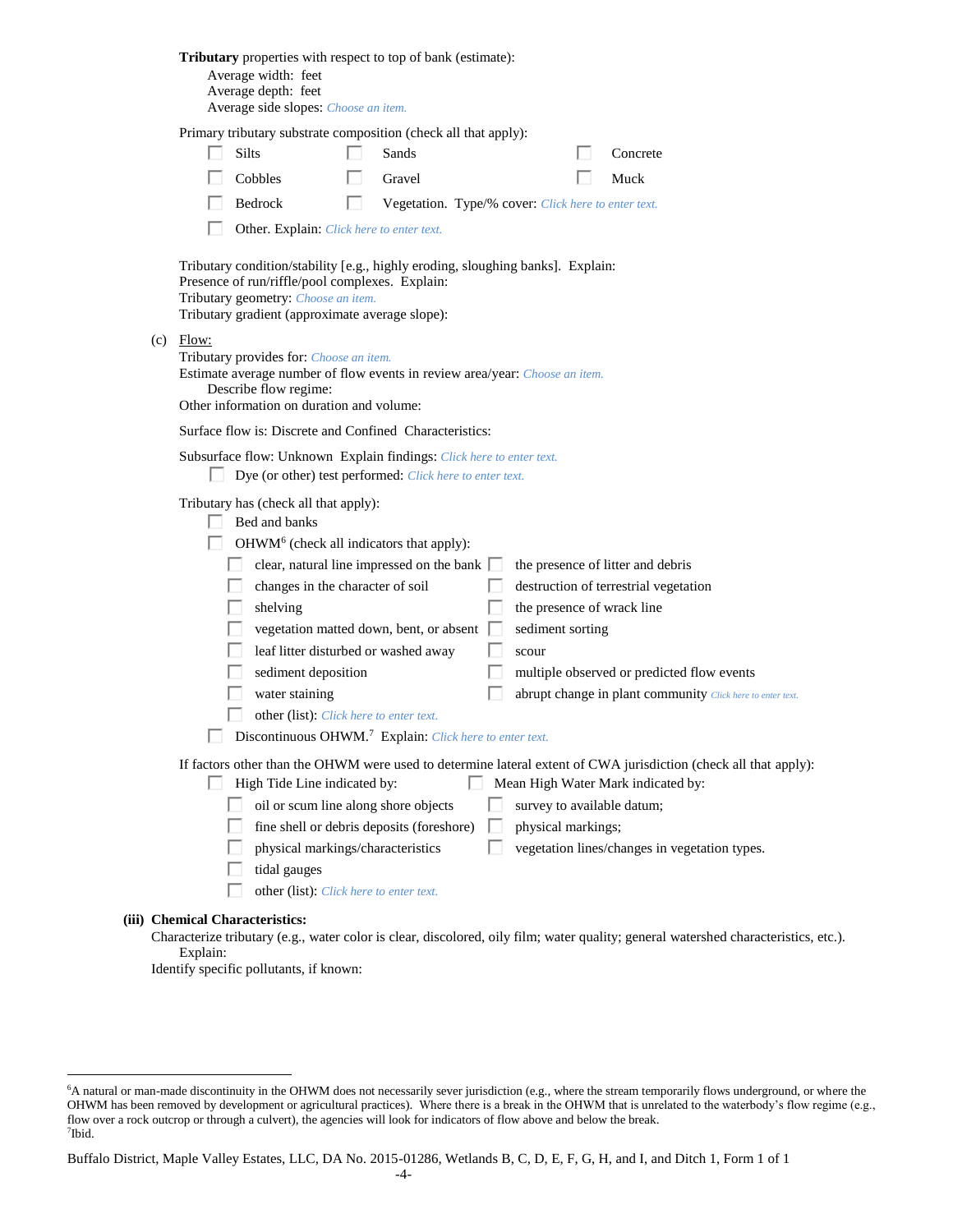#### **(iv) Biological Characteristics. Channel supports (check all that apply):**

- $\Box$  Riparian corridor. Characteristics (type, average width):
- Wetland fringe. Characteristics: *Click here to enter text.*
- $\Box$  Habitat for:
	- Federally Listed species. Explain findings: *Click here to enter text.*
	- Fish/spawn areas. Explain findings: *Click here to enter text.*
	- $\Box$ Other environmentally-sensitive species. Explain findings: *Click here to enter text.*
	- П. Aquatic/wildlife diversity. Explain findings: *Click here to enter text.*

# **2. Characteristics of wetlands adjacent to non-TNW that flow directly or indirectly into TNW**

#### **(i) Physical Characteristics:**

(a) General Wetland Characteristics: Properties: Wetland size: 0.27 acres Wetland type. Explain: Emergent Wetland quality. Explain: The wetlands appeared to be low to moderate quality Project wetlands cross or serve as state boundaries. Explain: *Click here to enter text.*

General Flow Relationship with Non-TNW:

Flow is: Ephemeral Flow Explain: Water was not observed flowing at the time of the site visit. However, there was evidence (overland sheetflow) of flow from the wetland to the RPW. It had not rained immediately prior to the site visit but had within the previous week.

Surface flow is: Overland Sheetflow and discrete and confined

Characteristics: Overland sheetflow was observed from the wetlands to the stream. Debris and wrack lines were observed. The discrete connection is a result of flow entering a stormwater conveyance prior to the RPW.

Subsurface flow: Unknown Explain findings: *Click here to enter text.*

Dye (or other) test performed: *Click here to enter text.*

- (c) Wetland Adjacency Determination with Non-TNW:
	- Directly abutting
	- ⊽ Not directly abutting
		- ⊽ Discrete wetland hydrologic connection. Explain: Overland sheetflow was observed from the wetland to a discrete hydrologic connection identified as a stormwater conveyance.
		- п Ecological connection. Explain: *Click here to enter text.*
		- п Separated by berm/barrier. Explain: *Click here to enter text.*
- (d) Proximity (Relationship) to TNW

Project wetlands are 2-5 river miles from TNW. Project waters are 2-5 aerial (straight) miles from TNW. Flow is from: Wetland to Navigable Waters Estimate approximate location of wetland as within the 500-year or greater floodplain.

#### **(ii) Chemical Characteristics:**

Characterize wetland system (e.g., water color is clear, brown, oil film on surface; water quality; general watershed characteristics; etc.). Explain: Water was not observed within the wetlands at the time of the site visit. The watershed is located almost entirely within the city limits of Mentor. Thus, it is highly impacted by urban development.

Identify specific pollutants, if known: Pollutants typically associated with residential/commercial development.

#### **(iii) Biological Characteristics. Wetland supports (check all that apply):**

Riparian buffer. Characteristics (type, average width):  $> 100$  feet of emergent buffer

- Vegetation type/percent cover. Explain: *Click here to enter text.*
- $\Box$  Habitat for:
	- Federally Listed species. Explain findings: *Click here to enter text.*
	- П. Fish/spawn areas. Explain findings: *Click here to enter text.*
		- Other environmentally-sensitive species. Explain findings: *Click here to enter text.*
	- П. Aquatic/wildlife diversity. Explain findings: *Click here to enter text.*

# **3. Characteristics of all wetlands adjacent to the tributary (if any)**

All wetland(s) being considered in the cumulative analysis: 1

Approximately (0.27) acres in total are being considered in the cumulative analysis.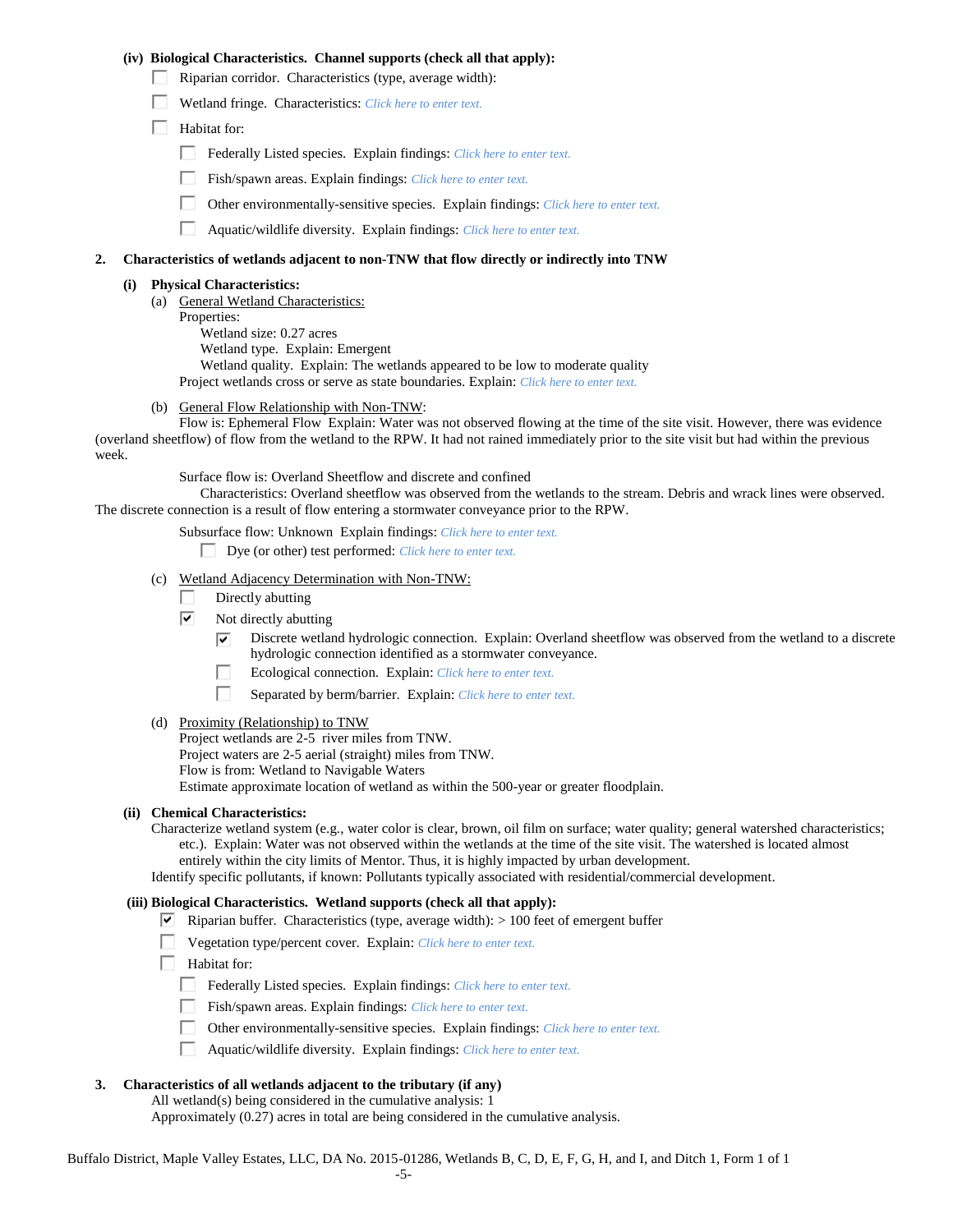For each wetland, specify the following:

| Directly abuts? $(Y/N)$ | Size (in acres) | Directly abuts? $(Y/N)$ | Size (in acres) |
|-------------------------|-----------------|-------------------------|-----------------|
| Y/N                     |                 |                         |                 |
| Wetland $E(N)$          | 0.27            |                         |                 |

Summarize overall biological, chemical and physical functions being performed: The wetlands store precipitation and storm water runoff, filter pollutants, and settle sediment.

# **C. SIGNIFICANT NEXUS DETERMINATION**

**A significant nexus analysis will assess the flow characteristics and functions of the tributary itself and the functions performed by any wetlands adjacent to the tributary to determine if they significantly affect the chemical, physical, and biological integrity of a TNW. For each of the following situations, a significant nexus exists if the tributary, in combination with all of its adjacent wetlands, has more than a speculative or insubstantial effect on the chemical, physical and/or biological integrity of a TNW. Considerations when evaluating significant nexus include, but are not limited to the volume, duration, and frequency of the flow of water in the tributary and its proximity to a TNW, and the functions performed by the tributary and all its adjacent wetlands. It is not appropriate to determine significant nexus based solely on any specific threshold of distance (e.g. between a tributary and its adjacent wetland or between a tributary and the TNW). Similarly, the fact an adjacent wetland lies within or outside of a floodplain is not solely determinative of significant nexus.** 

# **Draw connections between the features documented and the effects on the TNW, as identified in the** *Rapanos* **Guidance and discussed in the Instructional Guidebook. Factors to consider include, for example:**

- Does the tributary, in combination with its adjacent wetlands (if any), have the capacity to carry pollutants or flood waters to TNWs, or to reduce the amount of pollutants or flood waters reaching a TNW?
- Does the tributary, in combination with its adjacent wetlands (if any), provide habitat and lifecycle support functions for fish and other species, such as feeding, nesting, spawning, or rearing young for species that are present in the TNW?
- Does the tributary, in combination with its adjacent wetlands (if any), have the capacity to transfer nutrients and organic carbon that support downstream foodwebs?
- Does the tributary, in combination with its adjacent wetlands (if any), have other relationships to the physical, chemical, or biological integrity of the TNW?

# *Note: the above list of considerations is not inclusive and other functions observed or known to occur should be documented below:*

- **1. Significant nexus findings for non-RPW that has no adjacent wetlands and flows directly or indirectly into TNWs.** Explain findings of presence or absence of significant nexus below, based on the tributary itself, then go to Section III.D: *Click here to enter text.*
- **2. Significant nexus findings for non-RPW and its adjacent wetlands, where the non-RPW flows directly or indirectly into TNWs.**  Explain findings of presence or absence of significant nexus below, based on the tributary in combination with all of its adjacent wetlands, then go to Section III.D:
- **3. Significant nexus findings for wetlands adjacent to an RPW but that do not directly abut the RPW.** Explain findings of presence or absence of significant nexus below, based on the tributary in combination with all of its adjacent wetlands, then go to Section III.D: In December 2015, OEPA published a report titled, *Biological and Water Quality Study of streams in the Grand River Watershed*. This study determined that Heisley Creek is in non-attainment with proposed water quality standards. The main cause of impairment is sedimentation/siltation from the following sources: urban runoff and storm sewers.

Heisley Creek has a watershed size of approximately 6.5 square miles. Land use within the Heisley Creek watershed is dominated by residential and commercial development. Heisley Creek has been highly manipulated (channelization, straightening, ditching). A review of the National Wetlands Inventory shows approximately 30 acres of wetland within the Heisley Creek watershed. Thus, underscoring the significance these wetlands have towards protecting/maintaining/enhancing water quality within the downstream TNW. Specifically, these wetlands store urban runoff which enables sediment/silt to settle out of the water column prior to moving downstream to the TNW. This is significant to the TNW considering the extent of development already within the watershed. Therefore, these wetlands help to reduce impairments (or at least not contribute to impairments) within the Grand River watershed. This demonstrates a significant nexus with the Grand River and Lake Erie. [\(http://epa.ohio.gov/Portals/35/rules/Grand%20River%20Support%20Document\\_Final.pdf\)](http://epa.ohio.gov/Portals/35/rules/Grand%20River%20Support%20Document_Final.pdf)

# **D. DETERMINATIONS OF JURISDICTIONAL FINDINGS. THE SUBJECT WATERS/WETLANDS ARE (CHECK ALL THAT APPLY):**

- **1. TNWs and Adjacent Wetlands.** Check all that apply and provide size estimates in review area:
	- TNWs: # linear feet # width (ft), Or, # acres.
	- Wetlands adjacent to TNWs: *#* acres.
- **2. RPWs that flow directly or indirectly into TNWs.**
	- Tributaries of TNWs where tributaries typically flow year-round are jurisdictional. Provide data and rationale indicating that tributary is perennial:
	- Tributaries of TNW where tributaries have continuous flow "seasonally" (e.g., typically three months each year) are jurisdictional. П. Data supporting this conclusion is provided at Section III.B. Provide rationale indicating that tributary flows seasonally:

Buffalo District, Maple Valley Estates, LLC, DA No. 2015-01286, Wetlands B, C, D, E, F, G, H, and I, and Ditch 1, Form 1 of 1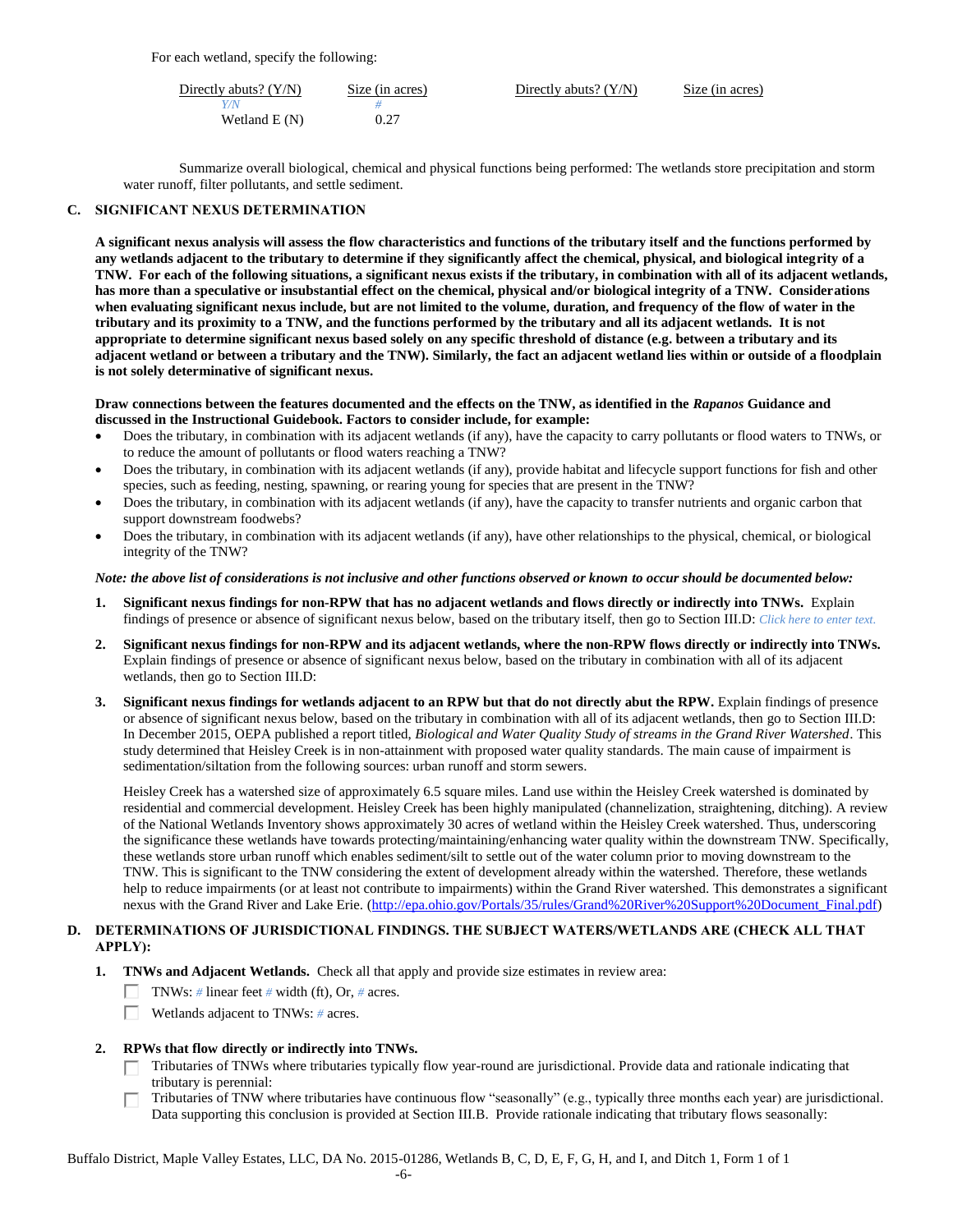Provide estimates for jurisdictional waters in the review area (check all that apply):

- $\Box$  Tributary waters: linear feet width (ft).
- Other non-wetland waters: *#* acres. Identify type(s) of waters: *Click here to enter text.*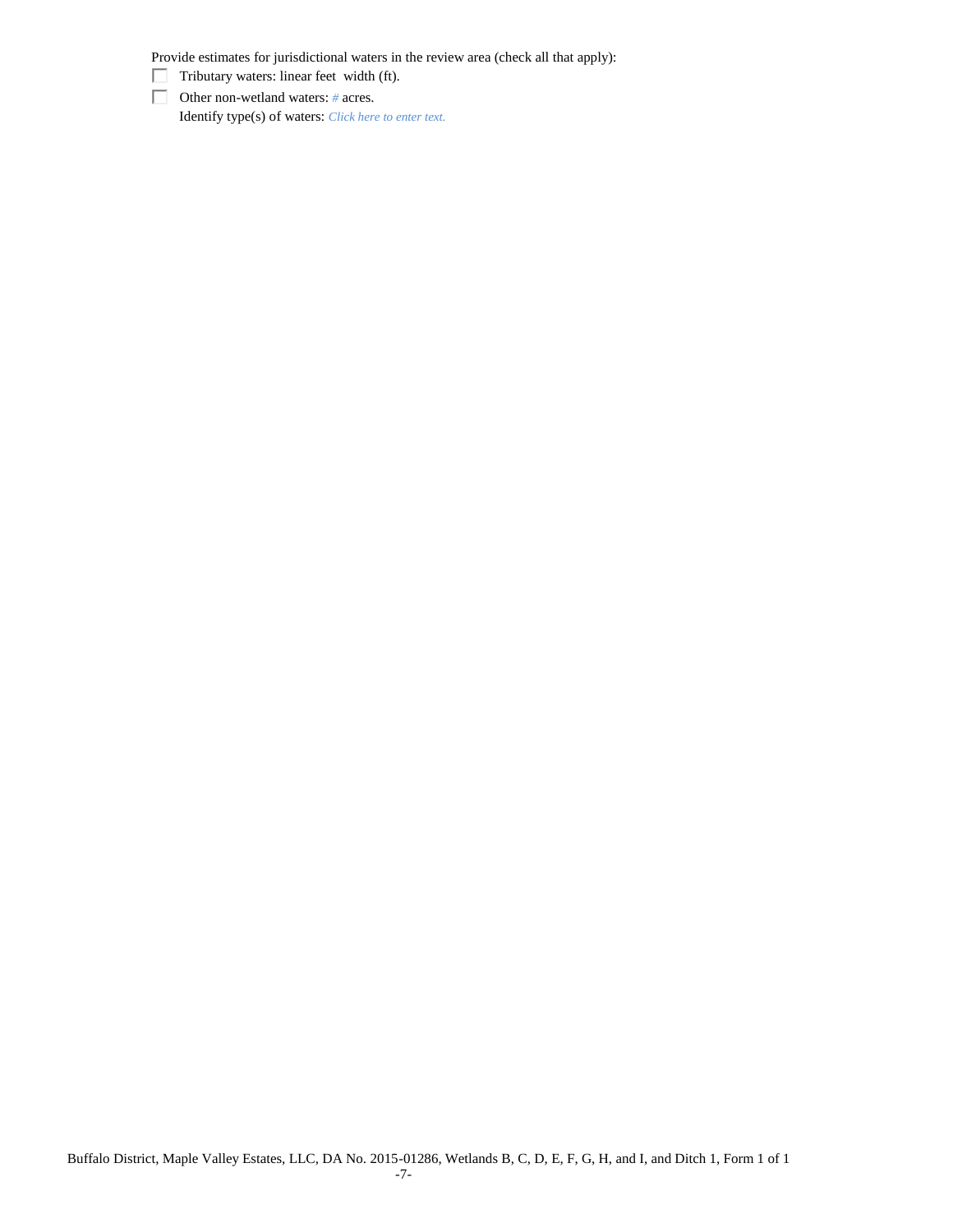#### **3. Non-RPWs<sup>8</sup> that flow directly or indirectly into TNWs.**

Waterbody that is not a TNW or an RPW, but flows directly or indirectly into a TNW, and it has a significant nexus with a Г. TNW is jurisdictional. Data supporting this conclusion is provided at Section III.C.

Provide estimates for jurisdictional waters within the review area (check all that apply):

- Tributary waters: linear feet width (ft).  $\mathbf{I}$
- Other non-wetland waters: *#* acres.
	- Identify type(s) of waters: *Click here to enter text.*

# **4. Wetlands directly abutting an RPW that flow directly or indirectly into TNWs.**

- п Wetlands directly abut RPW and thus are jurisdictional as adjacent wetlands.
	- Wetlands directly abutting an RPW where tributaries typically flow year-round. Provide data and rationale indicating that tributary is perennial in Section III.D.2, above. Provide rationale indicating that wetland is directly abutting an RPW:

Wetlands directly abutting an RPW where tributaries typically flow "seasonally." Provide data indicating that tributary is seasonal in Section III.B and rationale in Section III.D.2, above. Provide rationale indicating that wetland is directly abutting an RPW:

Provide acreage estimates for jurisdictional wetlands in the review area: acres.

#### **5. Wetlands adjacent to but not directly abutting an RPW that flow directly or indirectly into TNWs.**

Wetlands that do not directly abut an RPW, but when considered in combination with the tributary to which they are ☞ adjacent and with similarly situated adjacent wetlands, have a significant nexus with a TNW are jurisidictional. Data supporting this conclusion is provided at Section III.C.

Provide acreage estimates for jurisdictional wetlands in the review area: acres. 0.27

- **6. Wetlands adjacent to non-RPWs that flow directly or indirectly into TNWs.** 
	- Wetlands adjacent to such waters, and have when considered in combination with the tributary to which they are adjacent П and with similarly situated adjacent wetlands, have a significant nexus with a TNW are jurisdictional. Data supporting this conclusion is provided at Section III.C.

Provide estimates for jurisdictional wetlands in the review area: acres.

#### **7. Impoundments of jurisdictional waters. 9**

As a general rule, the impoundment of a jurisdictional tributary remains jurisdictional.

- п Demonstrate that impoundment was created from "waters of the U.S.," or
- Demonstrate that water meets the criteria for one of the categories presented above (1-6), or
- Г Demonstrate that water is isolated with a nexus to commerce (see E below).

# **E. ISOLATED [INTERSTATE OR INTRA-STATE] WATERS, INCLUDING ISOLATED WETLANDS, THE USE, DEGRADATION OR DESTRUCTION OF WHICH COULD AFFECT INTERSTATE COMMERCE, INCLUDING ANY SUCH WATERS (CHECK ALL THAT APPLY):<sup>10</sup>**

- Π. which are or could be used by interstate or foreign travelers for recreational or other purposes.
- from which fish or shellfish are or could be taken and sold in interstate or foreign commerce. П.
- П which are or could be used for industrial purposes by industries in interstate commerce.
- П. Interstate isolated waters.Explain: *Click here to enter text.*
- П. Other factors.Explain: *Click here to enter text.*

#### **Identify water body and summarize rationale supporting determination:** *Click here to enter text.*

Provide estimates for jurisdictional waters in the review area (check all that apply):

- Tributary waters:  $\#$  linear feet  $\#$  width (ft).
- г Other non-wetland waters: *#* acres.

Identify type(s) of waters: *Click here to enter text.*

Wetlands: *#* acres.

 $\overline{a}$ <sup>8</sup>See Footnote # 3.

<sup>&</sup>lt;sup>9</sup> To complete the analysis refer to the key in Section III.D.6 of the Instructional Guidebook.

<sup>&</sup>lt;sup>10</sup> Prior to asserting or declining CWA jurisdiction based solely on this category, Corps Districts will elevate the action to Corps and EPA HQ for review consistent with the process described in the Corps/EPA *Memorandum Regarding CWA Act Jurisdiction Following Rapanos.*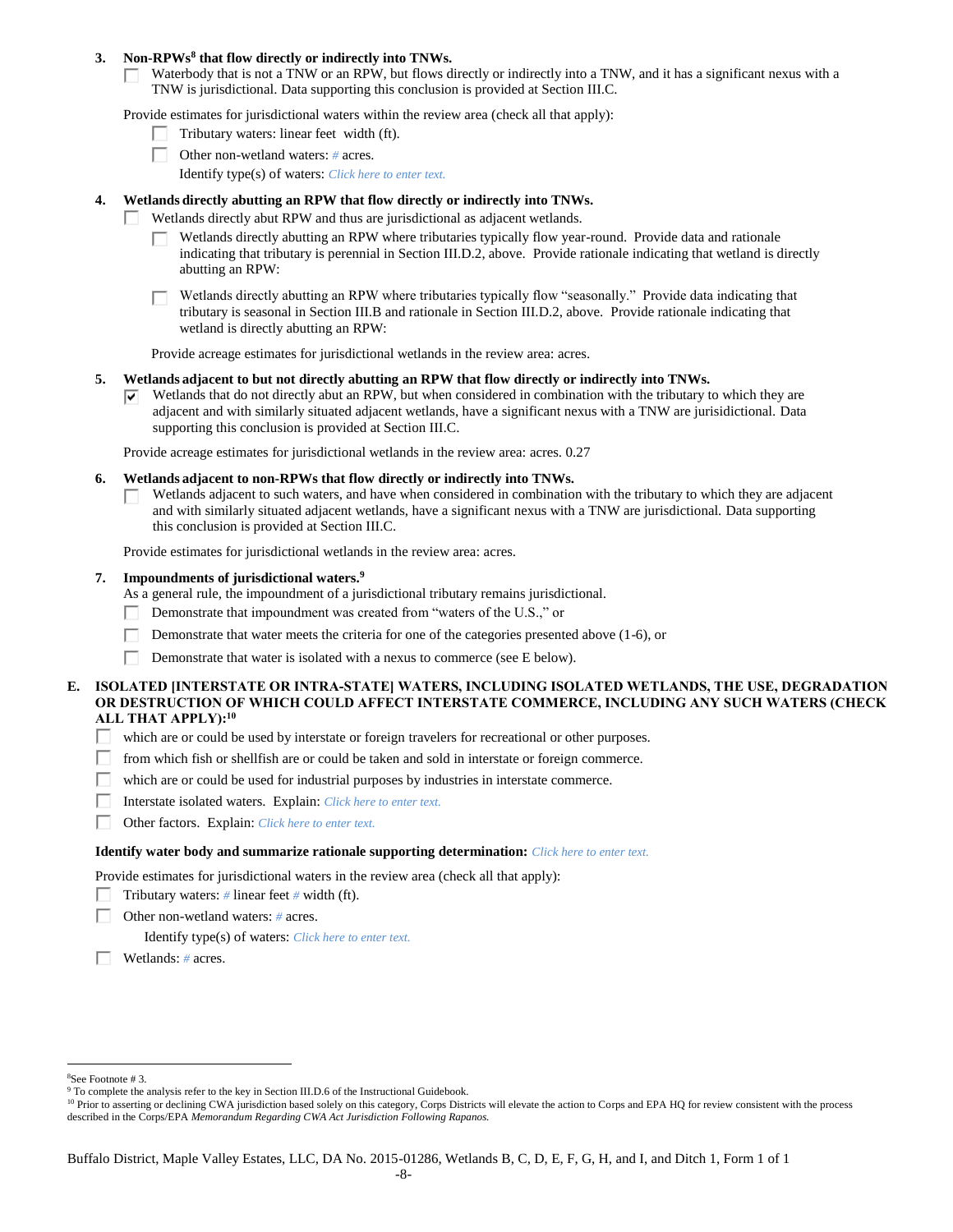# **F. NON-JURISDICTIONAL WATERS, INCLUDING WETLANDS (CHECK ALL THAT APPLY):**

If potential wetlands were assessed within the review area, these areas did not meet the criteria in the 1987 Corps of Engineers Wetland Delineation Manual and/or appropriate Regional Supplements.

- Review area included isolated waters with no substantial nexus to interstate (or foreign) commerce.
	- Prior to the Jan 2001 Supreme Court decision in "*SWANCC*," the review area would have been regulated based solely on the ⊽ "Migratory Bird Rule" (MBR).
- Е Waters do not meet the "Significant Nexus" standard, where such a finding is required for jurisdiction. Explain: *Click here to enter text.*
- Other: (explain, if not covered above): Ditch 1 was determined to be a manmade feature constructed in uplands, draining wholly  $\overline{\mathbf{v}}$ uplands, and without relatively permanent flow.

Provide acreage estimates for non-jurisdictional waters in the review area, where the sole potential basis of jurisdiction is the MBR factors (i.e., presence of migratory birds, presence of endangered species, use of water for irrigated agriculture), using best professional judgment (check all that apply):

- Non-wetland waters (i.e., rivers, streams): *#* linear feet *#* width (ft).
- Lakes/ponds: *#* acres.

⊽

- Other non-wetland waters:  $0.028$  acres. List type of aquatic resource: Ditch.
- Wetlands: acres. 0.686 (Approximate acreage. Based on the site visit it appears that additional wetland acreage is present. However,  $\overline{\mathbf{v}}$ since the additional acreage would also be considered non-jurisdictional a request was not made to further investigate the area)

Provide acreage estimates for non-jurisdictional waters in the review area that do not meet the "Significant Nexus" standard, where such a finding is required for jurisdiction (check all that apply):

- П. Non-wetland waters (i.e., rivers, streams): *#* linear feet *#* width (ft).
- Г Lakes/ponds: *#* acres.
- п Other non-wetland waters: *#* acres. List type of aquatic resource: *Click here to enter text.*.
- Wetlands: *#* acres.

#### **SECTION IV: DATA SOURCES.**

**A. SUPPORTING DATA. Data reviewed for JD (check all that apply -** checked items shall be included in case file and, where checked and requested, appropriately reference sources below):

- $\overline{\triangledown}$  Maps, plans, plots or plat submitted by or on behalf of the applicant/consultant: BL Companies
- $\nabla$  Data sheets prepared/submitted by or on behalf of the applicant/consultant.
	- $\triangledown$  Office concurs with data sheets/delineation report.
	- Office does not concur with data sheets/delineation report.
- Data sheets prepared by the Corps: *Click here to enter text.*
- Corps navigable waters' study: *Click here to enter text.*
- U.S. Geological Survey Hydrologic Atlas: *Click here to enter text.* Г
	- USGS NHD data.

Г

- $\Box$  USGS 8 and 12 digit HUC maps.
- U.S. Geological Survey map(s). Cite scale & quad name: 7.5 min Mentor ⊽
- USDA Natural Resources Conservation Service Soil Survey. Citation: *Click here to enter text.*
- National wetlands inventory map(s). Cite name: *Click here to enter text.*
- State/Local wetland inventory map(s): *Click here to enter text.* Г
- FEMA/FIRM maps: *Click here to enter text.* Г
- 100-year Floodplain Elevation is: *Click here to enter text.* (National Geodectic Vertical Datum of 1929)
- Photographs:  $\Box$  Aerial (Name & Date): *Click here to enter text.* Г
	- or Other (Name & Date): *Click here to enter text.*
- П Previous determination(s). File no. and date of response letter: *Click here to enter text.*
- Г Applicable/supporting case law: *Click here to enter text.*
- Applicable/supporting scientific literature: *Click here to enter text.*
- Other information (please specify): *Click here to enter text.* п

**B. ADDITIONAL COMMENTS TO SUPPORT JD:** Wetland E flows into Heisley Creek, an RPW, which flows into Marsh Creek, an RPW, which flows into Lake Erie, a TNW.